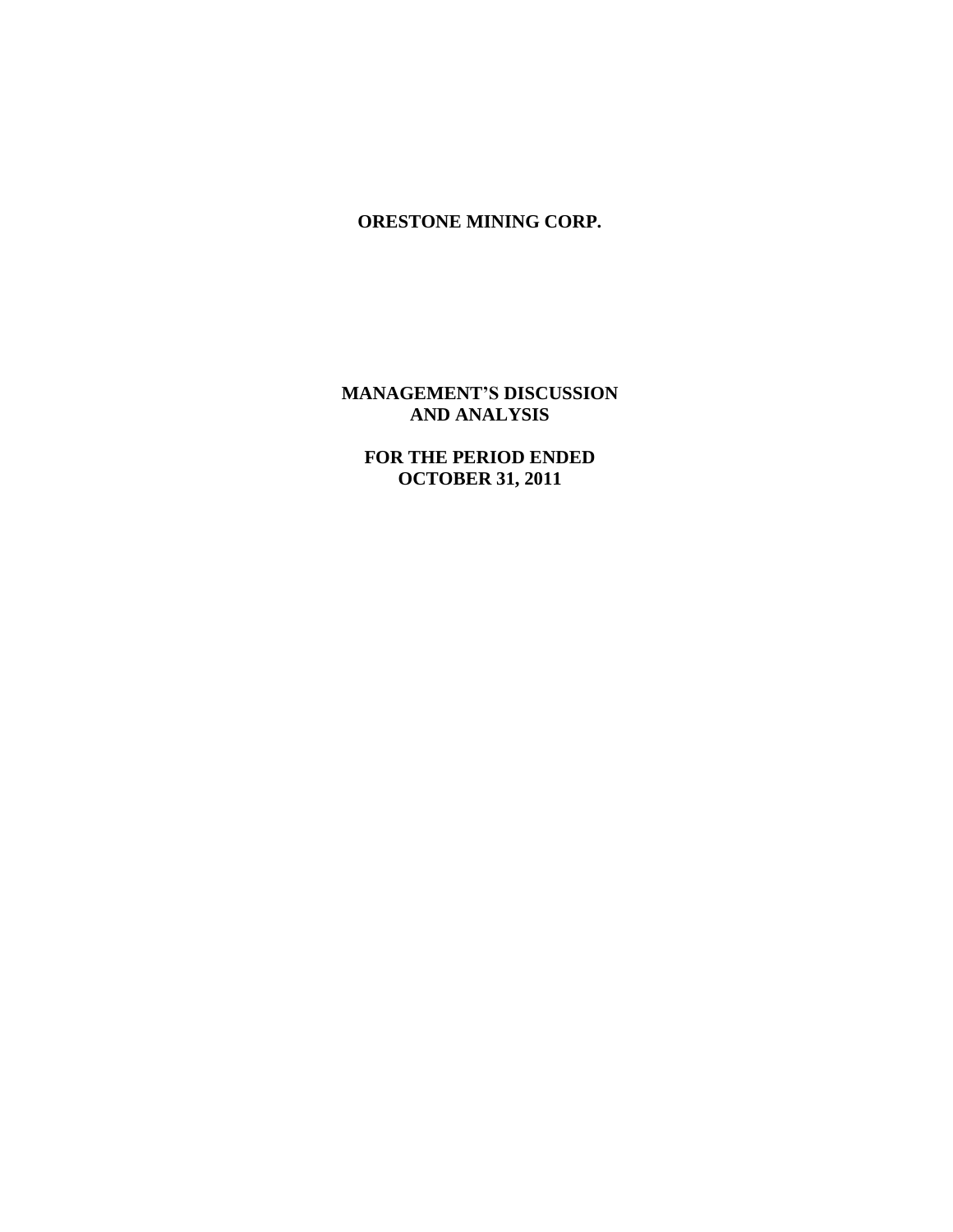#### **INTRODUCTORY COMMENT**

This is Management's Discussion and Analysis ("MD&A") for Orestone Mining Corp. ("Orestone" or the "Company") and has been prepared based on information known to management as of December 20, 2011. This MD&A is intended to help the reader understand the condensed consolidated unaudited interim financial statements of Orestone.

The Company adopted International Financial Reporting Standards ("IFRS") in accordance with IFRS1, First-time Adoption of IFRS ("IFRS1") with an adoption date of February 1, 2010 and a transition date of February 1, 2011. This MD&A should be read in conjunction with the condensed consolidated interim financial statements for the nine months ended October 31, 2011 and supporting notes. These condensed consolidated interim financial statements have been prepared using accounting policies consistent with IFRS and in accordance with International Accounting Standard 34 ("IAS 34") – Interim Financial Reporting. A reconciliation of the previously disclosed comparative periods' financial statements prepared in accordance with Canadian generally accepted accounting principles ("Canadian GAAP") to IFRS is set out in Note 13 to these condensed financial statements.

Throughout this report we refer from time to time to "Orestone", "the Company", "we", "us", "our" or "its". All these terms are used in respect of Orestone Mining Corp. which is the reporting issuer in this document. *We recommend that readers consult the "Cautionary Statement" on the last page of this report.*

Additional information relating to the Company can be found on SEDAR www.sedar.com and the company website www.orestone.ca.

### **FORWARD-LOOKING STATEMENTS**

Certain statements contained in the following MD&A constitute forward-looking statements. Such forward-looking statements are subject to known and unknown risks, uncertainties and other factors that may cause actual results to differ materially from those implied by the forward-looking statements. Readers are cautioned not to place undue reliance on these forward-looking statements, which speak only as of the date the statements were made, and readers are advised to consider such forward-looking statements in light of the risks as set out below.

### **DESCRIPTION OF BUSINESS AND OVERALL PERFORMANCE**

Orestone Mining Corp. is a junior mineral exploration company incorporated on April 30, 2007 and subsequently listed on the TSX Venture Exchange under the trading symbol "ORS" on March 11, 2008. The Company's exploration strategy has emphasized copper-gold and gold projects in Quesnel Terrane of British Columbia. Quesnel Terrane, which extends from the US border to Northern B.C., hosts numerous mines and many developing bulk tonnage copper-gold prospects such as those on the Mt. Milligan and Kwanika properties in North-central B.C., as well as sediment-hosted gold mineralization on the Spanish Mountain and Frasergold properties in South-central B.C.

On August 30, 2011, the Company completed a corporate reorganization consisting of the restructuring of its board of directors, the appointment of new executive officers, the issue of shares-for-debt as a settlement arrangement, and the completion of a non-brokered private placement.

Michael Tulumello resigned as a director, and David Hottman and Gary Nordin were appointed directors of the company. Jose Antonio Pinedo resigned as president and chief executive officer, and David Hottman has been appointed to both positions. Mr. Pinedo has also resigned as corporate secretary and Bernard Poznanski has been appointed as corporate secretary. Robert Perry has resigned as vice-president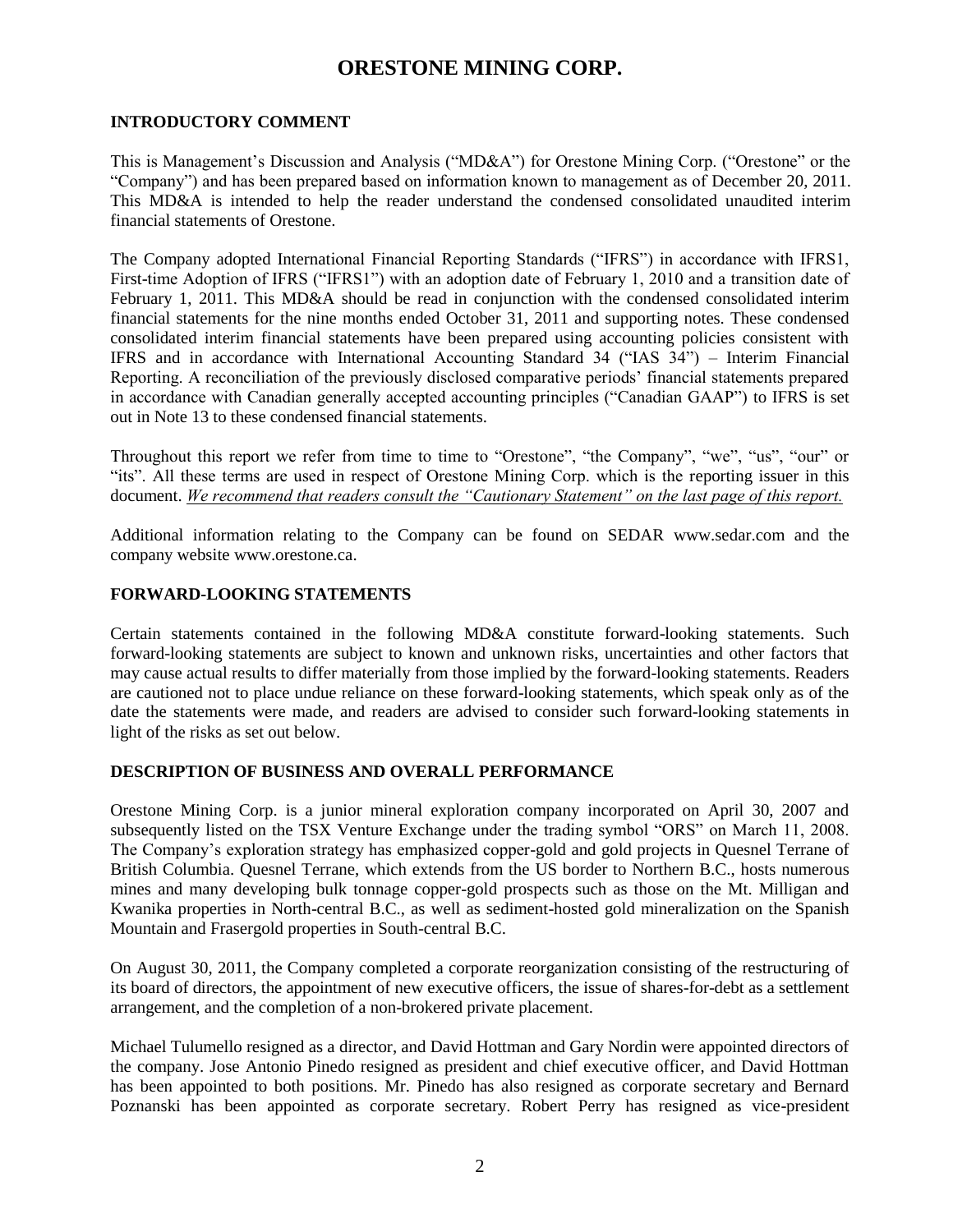exploration, and Gary Nordin has been appointed as VP, exploration. Lorne Torjhelm remained as chief financial officer.

On July 12, 2011, pursuant to the private placement, the company issued 4.9 million units at a price of \$0.05 cents per unit for gross proceeds of \$245,000, each unit consisting of one common share of the company and one common share purchase warrant. Each warrant is exercisable for one common share of the company at a price of \$0.10 cents until July 11, 2013.

On August 30, 2011, pursuant to the reorganization, the Company retired indebtedness owing by the Company, which include certain directors and executive officers of the company, in the total amount of \$262,220, by issuing a total of 5,244,400 common shares of the company at an issue price of \$0.05 cents per share (See Related Party Transactions).

On September 27<sup>th</sup>, the Company retained Deutsche Investor-Relations GmbH (Berlin) to undertake investor relations activities in Europe.

During September, 2011, company management undertook a review of its property holdings and has elected to drop its options on the Connor Creek and Funk Property (part of the Todd Creek Joint Venture).

During November and December 2011, the Company completed a previously announced non-brokered private placement for gross proceeds of \$736,500. The proceeds will be used for mineral exploration and general administrative expenses.

### **RESULTS OF OPERATIONS - MINERAL PROPERTIES**

To best understand Orestone's financial results, it is important to gain an appreciation for the significant events, transactions and activities which occurred on its mineral properties during and subsequent to the reporting period. These are summarized below.

### **Captain Property**

Orestone owns 100% of the 41,659 hectare land position royalty free located within the Cariboo and Omineca Mining Divisions. The property is centered about 65 kilometers northeast of Fort St. James in the Nechako Plateau area of north-central British Columbia.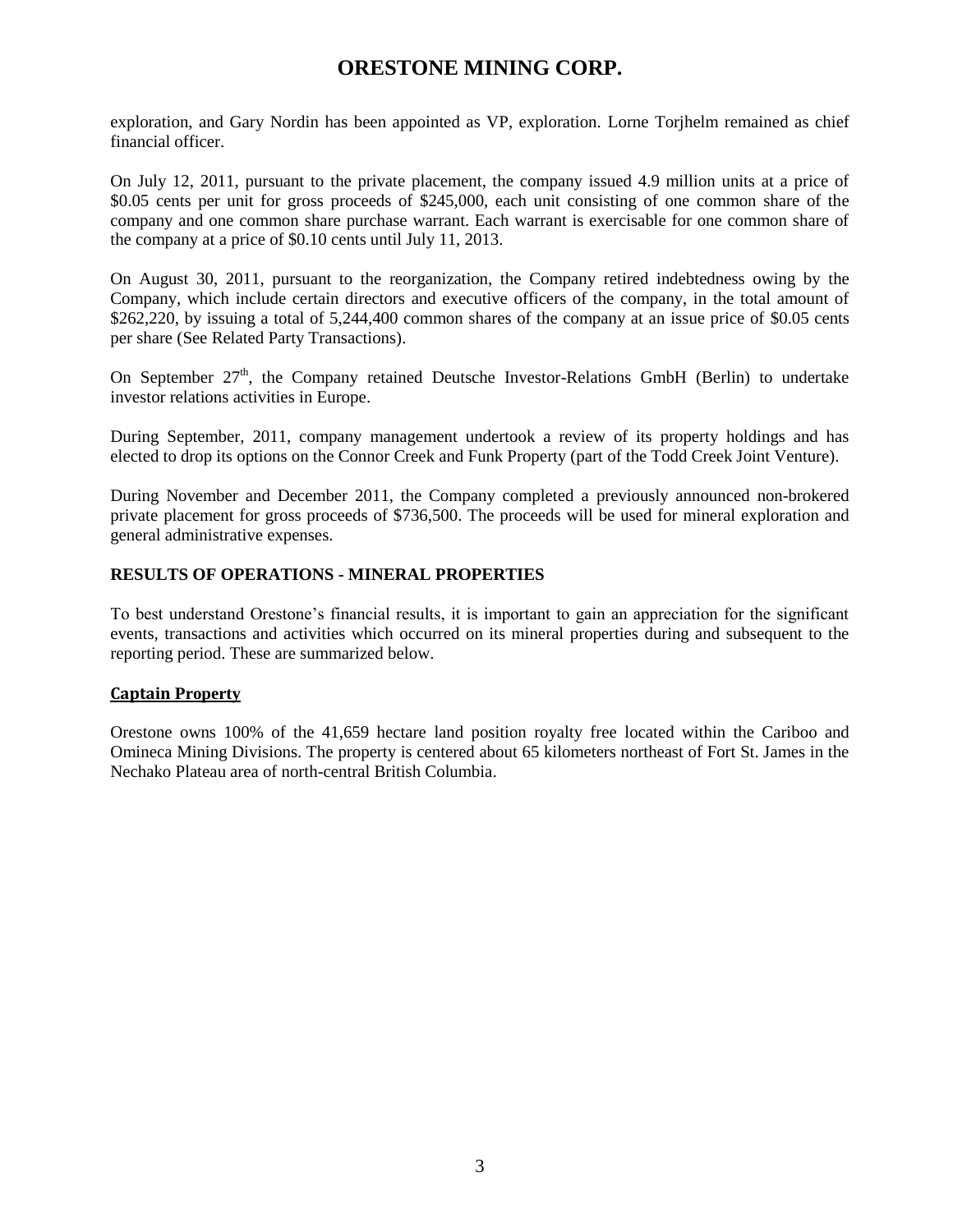

The Captain Property and surrounding lands contain many airborne magnetic-high anomalies on ground previously worked by Placer Dome, Noranda and several junior resource companies during 1989 to 1996. Numerous airborne magnetic-high targets in Quesnel Terrane are known to be related to underlying intrusions important for their relationship with copper-gold porphyry deposits such as Thompson Creek Metals' Mt. Milligan deposit immediately North of the Captain Property. Induced polarization ("IP") surveys over the airborne magnetic highs are a key method of identifying drill targets in the largely overburden covered Captain Property. Between 2008 and 2010, the Company undertook geochemical sampling, induced polarization and ground magnetic surveys, and limited percussion and diamond drilling. Detailed results are filed on Sedar.

In August, 2011 Orestone completed an IP/Resistivity and ground magnetics survey that consisted of a total of 30 kilometers of survey in six lines spaced 400 meters apart and was designed to expand upon previous geophysical surveys along logging roads. The objective of the survey was to better define the potential for copper-gold sulphide mineralization in the area surrounding diamond drill hole 09-05 which encountered potassic-altered volcanic and intrusive rocks. This vertical drill hole reached a depth of 137 meters with the last 3.1 meters encountering mineralized breccia grading 0.21 per cent copper and 0.35 grams per tonne  $(g/t)$  gold.

Within the survey area results show three separate IP chargeability anomalies that flank magnetic high anomalies. The IP anomalies have widths of 1,000 meters or more that remain open, thus have yet to be fully outlined. The principal IP chargeability anomaly in the central portion of the survey area currently measures 1,000 meters by more than 4,000 meters and corresponds with a resistivity high. This coincident chargeability and resistivity high area is located on the western flank of a magnetic high interpreted to be a magnetite-bearing intrusive measuring 1,000 to 2,000 meters wide and in excess of five kilometers in strike length. This geophysical signature covering the central IP/resistivity high target on the Captain project is similar in nature to the geophysical signature of the MBX copper-gold deposit at Mt. Milligan.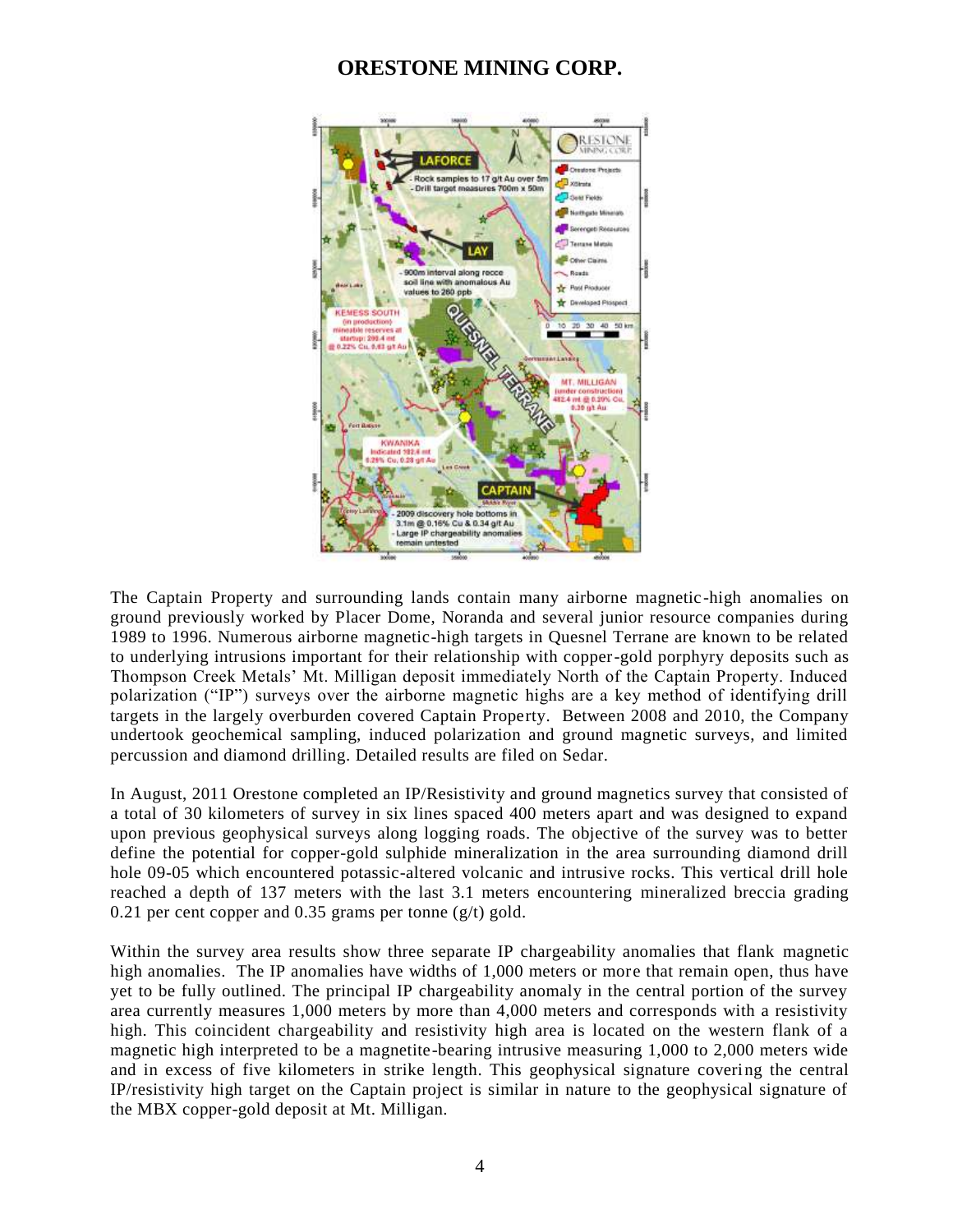The company has all permits in place for a program of 6 diamond drill holes in the area of the geophysical anomalies where a total of 31 drill holes have been permitted. In December of 2011, the Company initiated a diamond drilling program to test the previously described geophysical anomalies. This program is anticipated to total between 1,000 to 1,200 meters of core drilling and is currently in progress. A map showing the interpreted results of the geophysical survey is posted on the company's website.

### **Todd Property**

The Todd Property is located in the Skeena Mining Division of North-west British Columbia, approximately 35 km North-east of the town of Stewart. The property occurs within the Jurassic Hazelton Group volcano-sedimentary rock package. This geological environment hosts several large and significant mineral deposits including the Granduc Mine (historic resource and production of: 39MM Tonnes at 1.73% Cu with minor silver, gold, and zinc), Eskay Creek Mine (historic production of: 2.2MM Tonnes at 46 g/T Au and 2200 g/T Ag), and the Kerr-Sulphurets-Mitchell deposit (indicated and inferred resources of: 1,750 MM Tonnes at 0.60 g/T Au, 0.21% Cu). Intuitive believes that the Todd Property has the potential to host significant mineral deposits of a type consistent with the other known deposits in the district. These include Besshi and Kuroko type massive sulfide copper-zinc, epithermal gold-silver, and porphyry coppergold deposits.

On April 28, 2010, Orestone signed the Todd Creek Joint Venture Agreement with Goldeye and Polar and became the Manager of the Joint Venture, in which it holds a 51% interest, acquired through the purchase of Intuitive Exploration Inc. ("Intuitive")(See PURCHASE OF INTUITIVE EXPLORATION INC. below) Under the Todd Creek option agreement, the Company earned its 51% interest in the Todd Property by making payments on the property aggregating \$180,000, issuing 170,000 shares and by incurring expenses related to the Todd Creek Property aggregating \$2,500,000. Geofine has a net smelter return royalty in the amount of 2.5%. The Todd Creek Joint Venture pays a \$25,000 advance on the above royalty to Geofine every November.

Pursuant to an option agreement dated August 19, 2008 between Intuitive and Mr. Kelly Funk, the Todd Creek Joint Venture also held an option to acquire 100% of the Kelly Funk Property, which is adjacent to and East of the Todd Property. Under the option agreement, the Todd Creek Joint Venture could earn 100% of the property by making payments of \$450,000 and issuing 350,000 shares. Intuitive paid \$65,000 and issued 65,000 common shares. On October 22, 2010, Orestone on behalf of the Joint Venture issued 50,000 shares in the capital of the Company to Mr. Funk (49% was reimbursed to the Company by the Joint Venture Partners) and the Joint Venture made the required 2010 payment of \$75,000. If Intuitive acquires the property, Intuitive has agreed to pay a net smelter return royalty of 2.0%. The royalty may be purchased at any time during the four year period following the grant of the royalty in 0.5% increments at \$750,000 per increment. On September 26, the Company, after review of its holdings and with the consent of its Joint Venture Partners, dropped its option on the property and has no further obligations under the option agreement.

Dr. Mark Fedikow of Mount Morgan Resources Ltd. completed a NI 43-101 technical report on the Todd Property and the Todd Creek Report has been filed on SEDAR at [www.sedar.com.](http://www.sedar.com/) The author of the Todd Creek Report, Dr. Fedikow, is an independent Qualified Person under NI 43-101.

### **LaForce Property**

The 100% owned LaForce Project consists of 47 square kilometers located approximately 20 kilometers east of Northgate Minerals Kemesss copper-gold mine in northern British Columbia.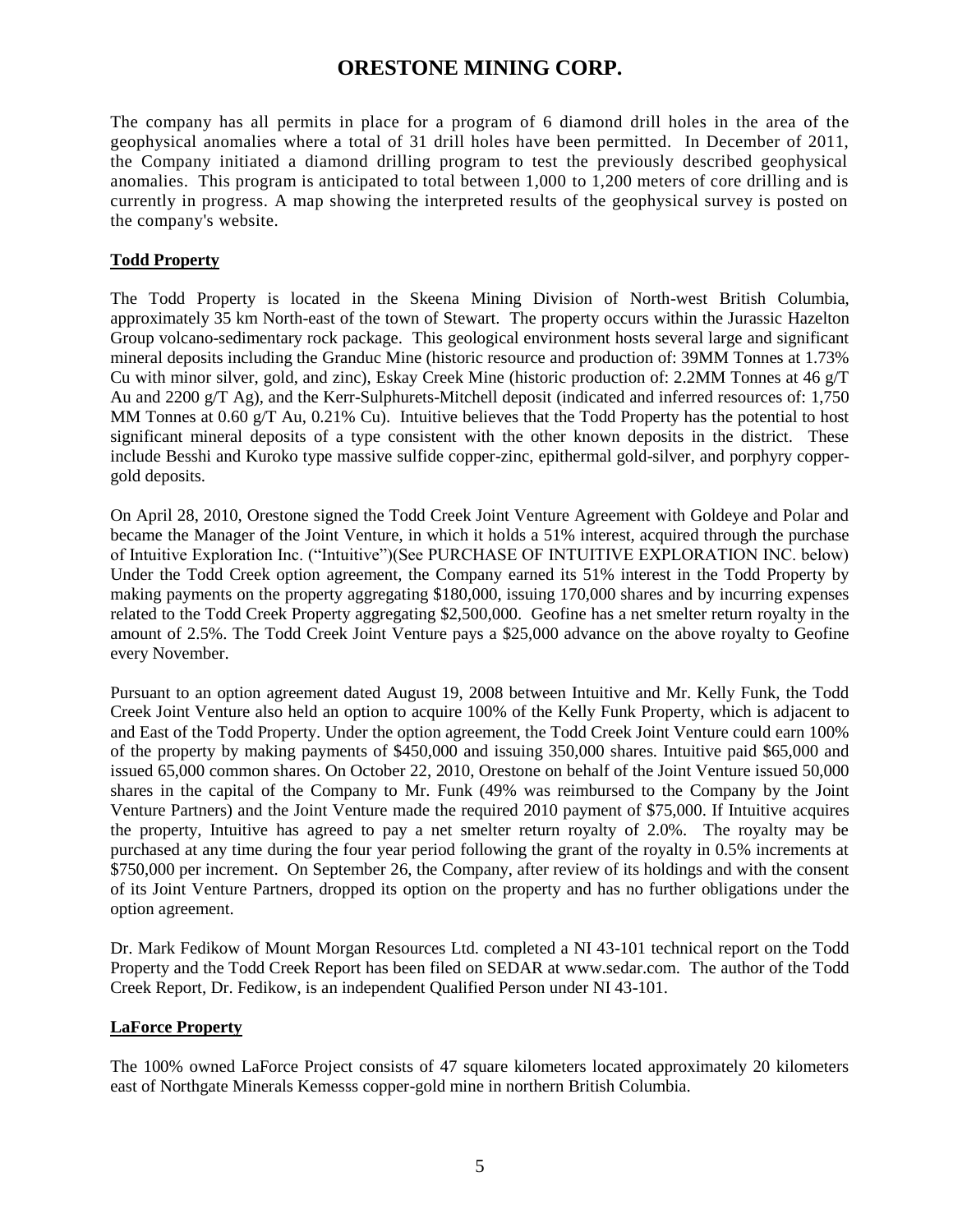The LaForce project falls within the Quesnel Terrane and straddles the contact between an Early Jurassic batholith of monzonitic to quartz dioritic composition in the west and Upper Triassic Takla Group basic to intermediate flows, breccias and tuffs and minor sedimentary rocks in the east. Previous surface work by Orestone has defined a zone of gold mineralization that has a strike length of more than 2 kilometers with widths up to 50 meters that roughly parallels this contact. Mineralization discovered to date is typically found within moderately to locally well-developed quartz stockwork/vein zones hosted by strongly pyritized and silica-sericite altered clastic sediments. These zones of quartz veins up to 20 cm wide carry variable amounts of pyrite, listwanite and minor chalcopyrite and lesser galena and may in part be stratabound.

Highlights of previous surface sample programs include 17.7 g/t gold over a 5 meter width and 10.6 g/t gold over a 2 meter width. These two samples were collected 700 meters apart along strike of the interpreted mineralized zone and are located at the hanging wall contact of the structure. Additional rock and soil sampling show the potential for the zone over a strike length of 2 kilometers.

In September 2011 the Company completed additional surface exploration that consisted of channel sampling across the area where outcrop sampling had returned a gold value of 17.7 g/t over 5.0 meters, and additional channel sampling along the 900 meter strike length of the interpreted structural zone that hosts gold mineralization. Sampling did show results anomalous in gold but did not confirm the grades that resulted from previous sampling.

The program was cut short due to bad weather that limited accessibility and the Company is now developing an exploration plan for additional work for the 2012 summer field season.

### **Lay Property**

The 1,673 hectare Lay Property (owned 100% by Orestone) is located 30 km southeast of the LaForce property and covers similar geology and regional geochemistry as the LaForce. Additional surface exploration is currently being planned to further evaluate the potential of the property.

### **Connor Creek Property**

The Company entered into an arm's length letter agreement dated November 10, 2009 with Kootenay Gold Inc ("Kootenay"), a publicly traded company on the TSX Venture Exchange (TSX-V:KTN), for the acquisition of an option to earn 60% of Kootenay's 100% interest in the Connor Creek gold property in the Nelson Mining Division, Southeastern British Columbia.

Pursuant to the Letter Agreement, Orestone could earn 60% of Kootenay's 100% interest in the Connor Creek Property by: (i) expending \$1,000,000 on the Property prior to November 10, 2013 including \$150,000 in exploration costs by November 10, 2010; and (ii) delivering to Kootenay an aggregate 750,000 shares of Orestone by November 10, 2013 including 150,000 shares on acceptance of the Letter Agreement by the TSX Venture Exchange. Upon making the foregoing expenditures and share payments, Orestone will have earned an undivided 60% interest in the Connor Creek Property. Orestone has made the initial 150,000 share payment and incurred exploration costs in excess of \$300,000, which satisfies the terms of the agreement through to November 10, 2010. Subsequently on November 9, 2010, the Company issued an additional 150,000 shares to Kootenay in order to maintain the option until November 2011. In addition, the Company is required to incur \$50,000 of exploration expenditures by November 10, 2011.

On September 8, 2011, the Company, after review of its holdings, dropped its option on Connor Creek Property and has no further obligations under the option agreement.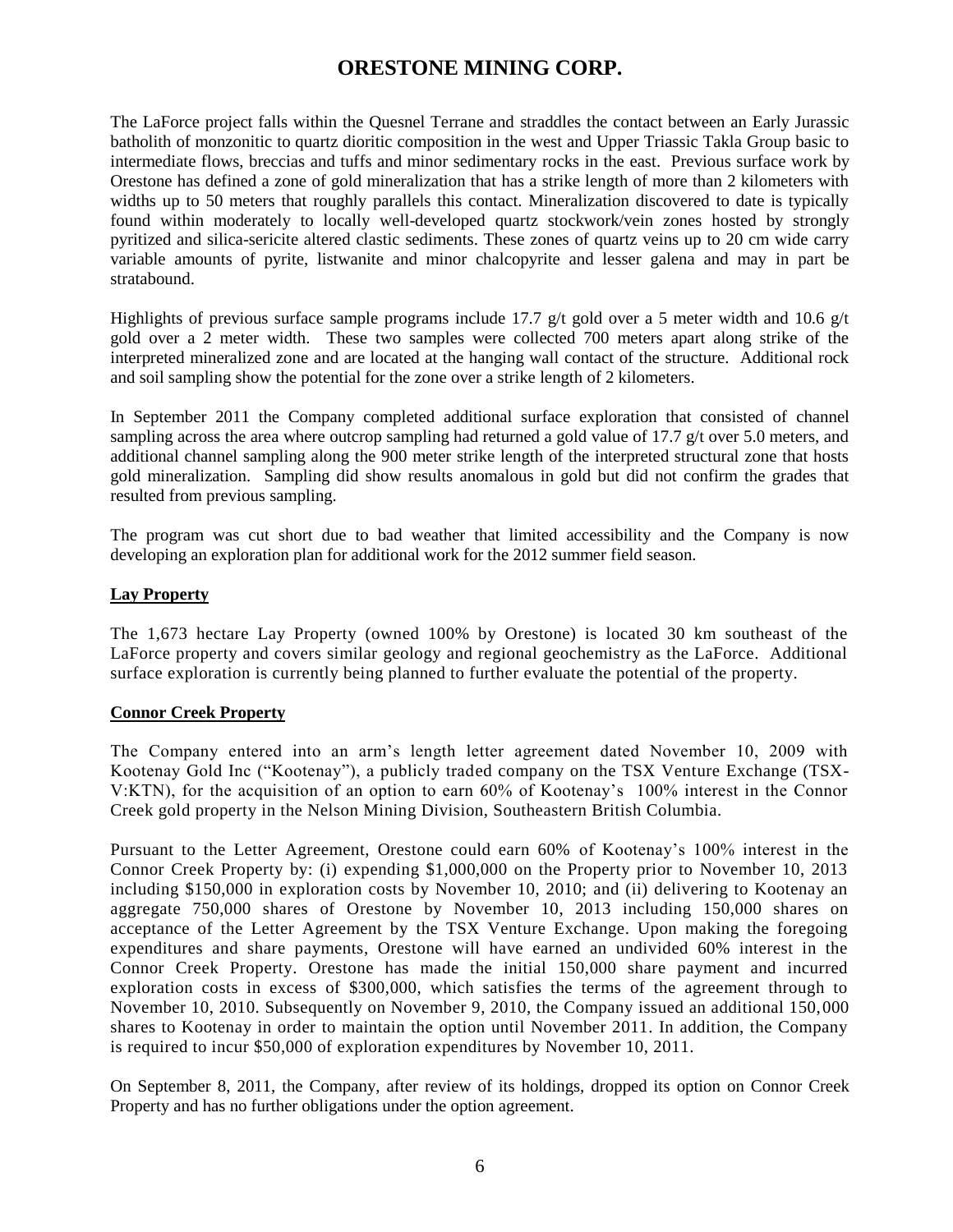### **Qualified Person**

The technical information reported in this MD&A has been reviewed and approved by Mr. Ross Zawada P. Geo., the Company's Exploration Manager. Mr. Zawada is a Professional Geoscientist and member of the Professional Engineers and Geoscientist Association of British Columbia (APGEBC) and a qualified person as defined by NI 43-101.

### **Impairment of Long-lived Assets**

The Company completed an impairment analysis as at October 31 2011, which considered the indicators of impairment in accordance with IAS 36, "Impairment Assets". Management concluded that other than the \$162,502 write-off on the termination of the options on the Kelly Funk and the Connor Creek Properties in the second quarter of fiscal 2012, no other impairment charge was required because:

- there have been no significant changes in the legal factors or climate that affects the value of the properties;
- all property rights remain in good standing;
- there have been no significant changes in the projections for the properties;
- exploration results continue to be positive;
- the Company intends to continue its exploration and development plans on its properties.

### **PURCHASE OF INTUITIVE EXPLORATION INC.**

The Company completed the acquisition of Intuitive Exploration Inc. on June 3, 2010. This purchase was pursuant to a November 26, 2009 arm's length letter agreement (the "Agreement") between the Company and Intuitive and 0875639 BC Ltd. ("0875639"), both of which were arm's length private British Columbia companies. The transaction was completed June 3, 2010 by way of share exchange.

As of June 3, 2010 Intuitive was the Company's wholly-owned subsidiary and the Company is the parent of Intuitive. The principle asset of Intuitive is the 51% ownership in the Todd Creek Joint Venture.

### **SUMMARY OF SELECTED ANNUAL FINANCIAL INFORMATION**

|                                                                      | Year ended                     |     | Year ended               |     | Year ended  |
|----------------------------------------------------------------------|--------------------------------|-----|--------------------------|-----|-------------|
|                                                                      | January 31,                    |     | January 31,              |     | January 31, |
|                                                                      | 2011                           |     | 2010                     |     | 2009        |
|                                                                      | <b>Under IFRS</b>              |     | Under Canadian GAAP      |     |             |
| Net sales/total revenues                                             | \$<br>$\overline{\phantom{0}}$ | \$  | $\sim$                   | \$  |             |
| Income (loss) before discontinued operations and extraordinary items | \$<br>$(546, 613)$ \$          |     | $(161, 468)$ \$          |     | (421, 636)  |
| Per share basis                                                      | \$<br>$(0.01)$ \$              |     | $0.00 \text{ }$ \$       |     | (0.02)      |
| Diluted per share basis                                              | \$<br>$(0.01)$ \$              |     | $0.00 \text{ }$ \$       |     | (0.02)      |
| Net income or loss, total                                            | \$<br>$(546, 613)$ \$          |     | $(161, 468)$ \$          |     | (421, 636)  |
| Per share basis                                                      | \$<br>$(0.01)$ \$              |     | $0.00 \text{ }$ \$       |     | (0.02)      |
| Diluted per share basis                                              | \$<br>$(0.01)$ \$              |     | $0.00 \text{ }$ \$       |     | (0.02)      |
| Total assets                                                         | \$<br>2,963,387                | \$. | 2,293,508                | -\$ | 2,339,003   |
| Total long-term financial liabilities                                | $\overline{\phantom{a}}$       | S   | $\overline{\phantom{0}}$ | S   | 38,571      |
| Cash dividends declared per share                                    | $\overline{\phantom{0}}$       |     | $-$                      |     |             |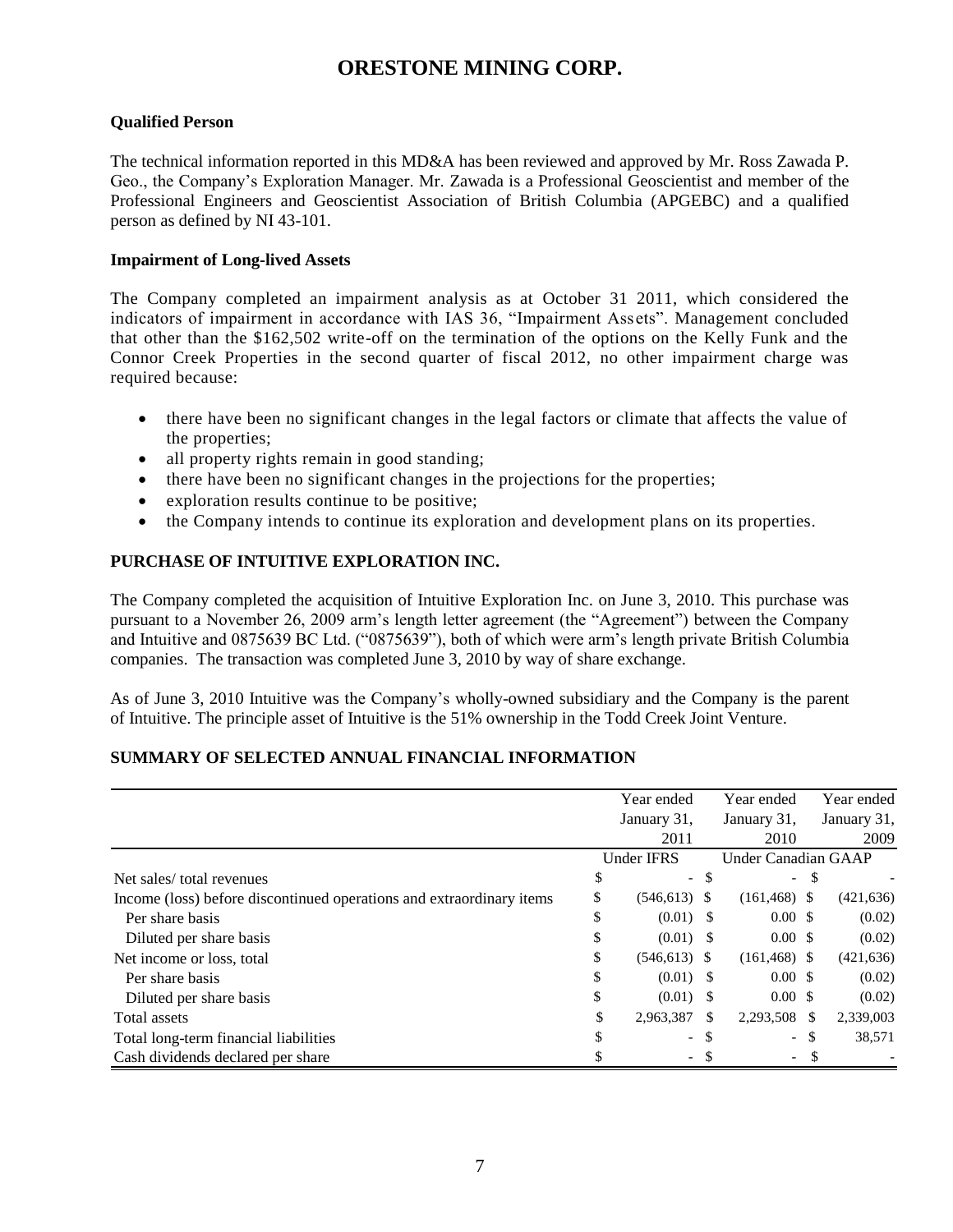#### **RESULTS OF OPERATIONS**

#### **Trends in Financial Condition and Results of Operations**

The volatility of exploration costs is inherent to the business of resource-based companies. Based on the information available to date, the Company has not yet determined whether its mineral properties contain economically recoverable reserves. The recoverability of the amounts shown for mineral properties and deferred exploration costs is dependent upon the confirmation of economically recoverable reserves, the ability of the Company to obtain necessary financing to successfully complete their development and upon future profitable production.

Management is also aware that material uncertainties exist, related to current economic conditions, which could adversely affect the Company's ability to continue to finance its activities. Management's plan include continuing to pursue additional sources of financing through equity offerings, seeking joint venture partners to fund exploration, monitoring exploration activity and reducing overhead costs.

Management of the Company believes that no additional meaningful information about the Company's operations can be found by further analyses of fluctuations.

|                    |            |                      | Loss per   |               | <b>Net</b> |
|--------------------|------------|----------------------|------------|---------------|------------|
|                    |            | <b>Net</b>           | share from | <b>Net</b>    | income     |
| Fiscal quarter     |            | income               | continuing | comprehensive | (loss) per |
| ended              | Revenues*  | $(\text{loss})^{**}$ | operations | income (loss) | share      |
|                    | \$         | S                    | S          |               | \$         |
| $31-Oct-11(1)$     | Nil        | (280,701)            | (0.00)     | (175, 813)    | (0.00)     |
| $31$ -Jul-11(1)    | Nil        | (245, 547)           | (0.01)     | (245, 547)    | (0.01)     |
| $30-Apr-11(1)$     | <b>Nil</b> | (34, 551)            | (0.01)     | (34, 551)     | (0.00)     |
| $31-Jan-11(1)$     | Nil        | (261, 984)           | (0.01)     | (261, 984)    | (0.01)     |
| $31-Oct-10(1)$     | Nil        | (31,905)             | (0.00)     | (31,905)      | (0.00)     |
| $31$ -Jul- $10(1)$ | Nil        | (153, 781)           | (0.01)     | (153, 781)    | (0.01)     |
| $30-Apr-10(1)$     | Nil        | (15,017)             | (0.00)     | (15,017)      | (0.00)     |
| $31-Jan-10(1)$     | Nil        | (113,795)            | (0.01)     | (113,795)     | (0.01)     |
| $31-Oct-09(2)$     | Nil        | (16, 612)            | (0.00)     | (16,612)      | (0.00)     |

#### **SUMMARY OF QUARTERLY FINANCIAL INFORMATION**

\* Revenues exclude interest income.

- \*\* Net income (loss) before income taxes.
	- (1) Under IFRS
	- (2) Under Canadian GAAP

The operating results of junior exploration companies are capable of demonstrating wide variations from quarter to quarter. The Management of Orestone Mining Corp. does not believe that meaningful information about the Company's operations can be derived from an analysis of quarterly fluctuations in any more detail than presented here.

### *For the three months ended October 31, 2011 compared to the three months ended October 31, 2010:*

In the third quarter of fiscal 2012 the Company recorded a net loss of \$280,701 (loss per share - \$0.005) compared to \$31,905 (loss per share - \$0.001) in the third quarter of 2011. During the three months ended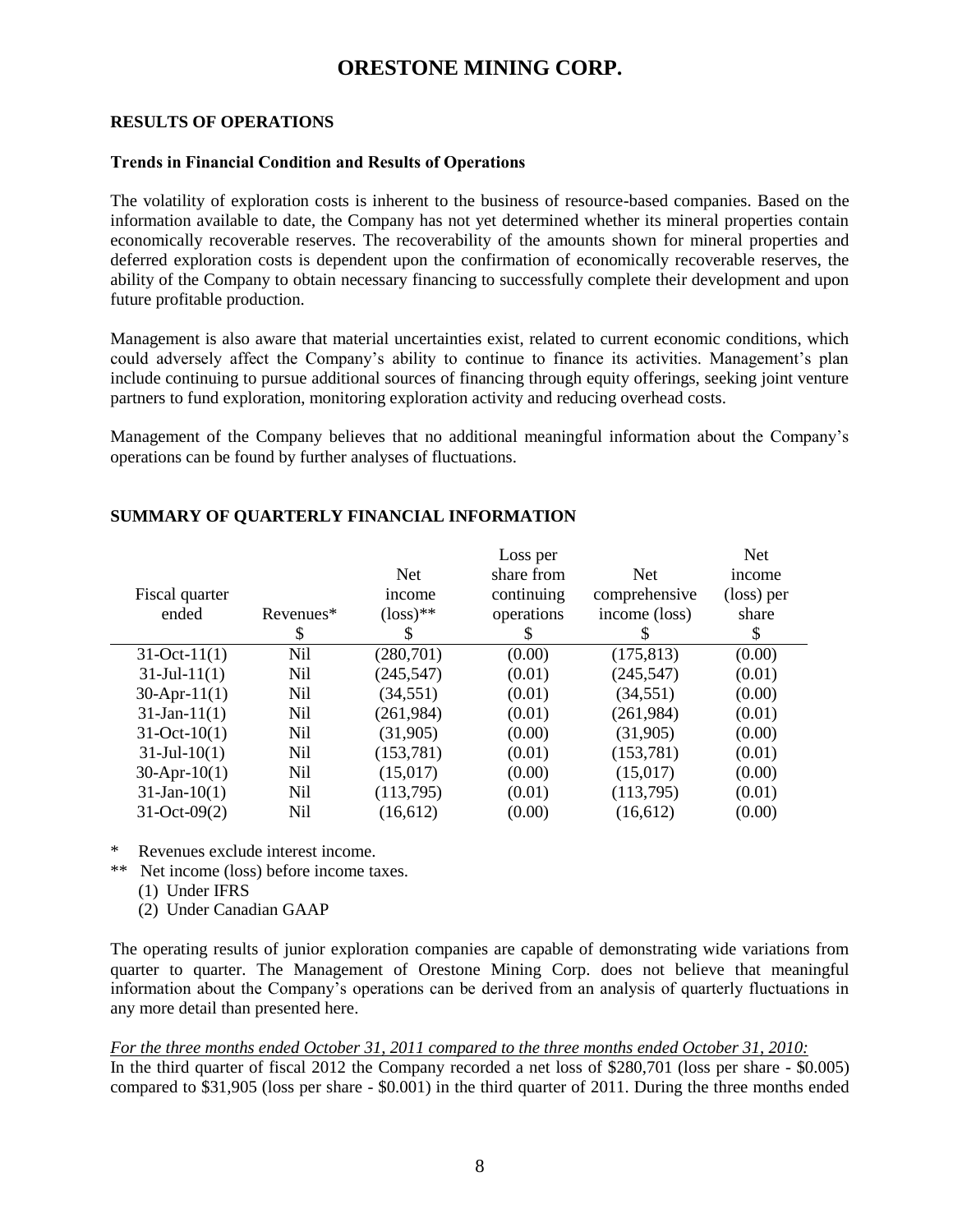October 31, 2011, the Company expensed \$35,242 in exploration costs compared to \$243,112 exploration costs incurred in the third quarter of 2011.

During the three months ended October 31, 2011, the Company incurred \$175,813 (2010 - \$47,218) in general and administrative expenses, of which \$40,902 (2010 - \$Nil) relates to share-based payments expense for options vested during the period and non-cash depreciation of \$286 (2010 - \$422). Excluding the non-cash items, the Company's general and administrative expenses amounted to \$134,625 compared to 2010's \$31,483, an increase of \$103,142. The increase was primarily due to the increase in salaried employees (2011 - \$80,741; 2010 - \$Nil); an increase in investor relations due to the increase of show attendances to increase awareness of the Company's projects  $(2011 - $31,799; 2010 - $3,519)$ ; and the increase in legal and other professional fees incurred in the Company's reorganization (2011 - \$9,610; 2010  $-$  (\$2,197)). The other administrative expenditures varied over the periods but the overall effect of these variances was not material.

During the three months ended October 31, 2011, the Company recorded a loss on debt settlement of \$104,888.

*For the nine months ended October 31, 2011 compared to the nine months ended October 31, 2010:* During the nine months ended October 31, 2011, the Company incurred losses of \$560,799 (\$0.01 loss per share) compared to a net loss of \$200,703 (\$0.01 loss per share) for the same period in 2010.

During the nine months ended October 31, 2011, the Company incurred \$293,409 (2010 - \$216,016) in general and administrative expenses, of which \$40,902 (2010 - \$Nil) relates to share-based payments expense for options vested during the period and non-cash depreciation of \$858 (2010 - \$1,271). Excluding the non-cash items, the Company's general and administrative expenses amounted to \$251,619 compared to 2010's \$214,745, an increase of \$36,874. The increase was primarily due to the increase in salaried employees (2011 - \$100,198; 2010 - \$Nil); an increase in investor relations due to the increase of show attendances to increase awareness of the Company's projects  $(2011 - $33,615; 2010 - $3,519)$ ; offset by a decrease in legal and other professional fees paid in the previous year in connection with the acquisition of Intuitive  $(2011 - $37,096; 2010 - $115,255)$ ; and the decrease of accounting and audit fees paid in the previous year in connection with the acquisition of Intuitive (2011 - \$10,420; 2010 - \$34,699). The other administrative expenditures varied over the periods but the overall effect of these variances was not material.

During the nine months ended October 31, 2011 the Company wrote-off mineral properties in the amount of \$162,502, compared with \$Nil in the same period in 2010 and recorded a loss on debt settlement of \$104,888.

## **LIQUIDITY AND CAPITAL RESOURCES**

As at October 31, 2011, the Company had current assets of \$212,933 and current liabilities of \$284,075 (January 31, 2011 - \$184,063 and \$411,855, respectively). Working capital deficiency was \$71,142 (January 31, 2011 - \$227,792).

During the period ended October 31, 2011, the Company incurred a total of \$129,331 in exploration expenditures on its properties and had \$116,648 cash outflows from operating activities (see "Results of Operations").

The Company has obligations pursuant to option agreements it has entered into. The Company has no contractual commitments to satisfy these obligations, however it would forfeit any interest it may have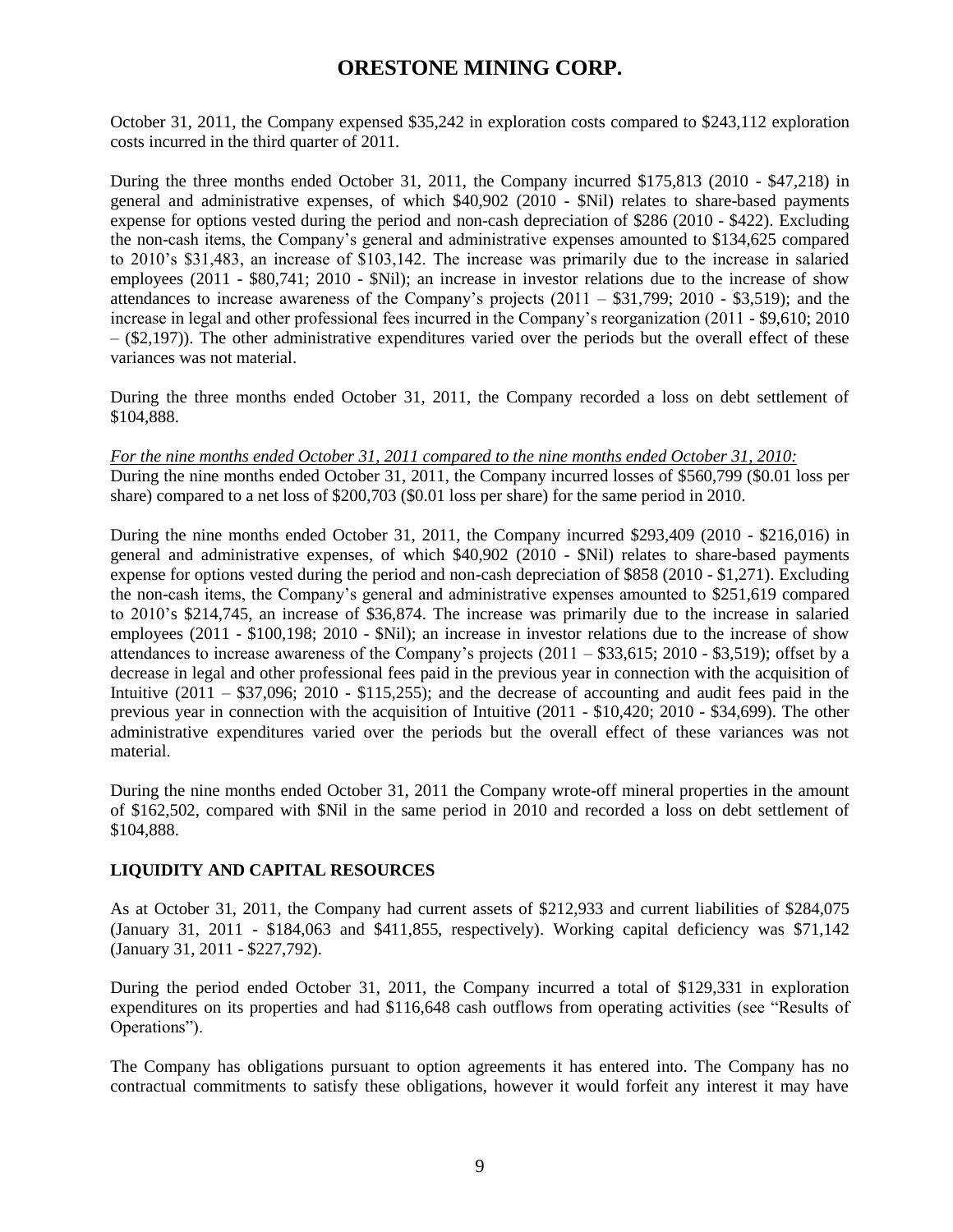earned to that date should it decide not to satisfy these obligations. Detailed terms of those agreements and the obligations are included in the Financial Statements.

The Company is currently considering options for raising addition capital. The Company has no material debt obligations, other than short term liabilities incurred in the normal activities of exploration and administration. The Company has no long term debt.

### **OFF BALANCE SHEET ARRANGEMENTS**

The Company has no off-balance sheet arrangements that would potentially affect its operations or financial condition of the Company.

## **RELATED PARTY TRANSACTIONS**

Payments to related parties were made in the normal course of operations and were valued at fair value as determined by management. Amounts due to or from related parties are unsecured, non-interest bearing and due on demand.

During the nine months ended October 31, 2011:

- a) the Company incurred management fees of \$20,000 (2010 \$19,270) to directors and officers of the Company. As at October 31, 2011 \$4,000 (January 31, 2011 - \$87,000) was owed to these directors and officers;
- b) the Company paid or accrued to pay a public company with two directors in common with the Company an aggregate of \$46,813 (2010 - \$Nil) for rent, office expenses and expense reimbursements. As at October 31, 2011 \$39,445 (January 31, 2011 - \$Nil) was owed to this public company.
- c) the Company paid or accrued to pay a private company with a director in common with the Company an aggregate of \$35,954 (2010 - \$Nil) for expense reimbursements. As at October 31, 2011 \$2,032 (January 31, 2011 - \$Nil) was owed to this private company.
- d) the Company paid or accrued to pay a private company with a director in common with the Company an aggregate of \$2,616 (2010 - \$5,281) for expense reimbursements. As at October 31, 2011 \$2,616 (January 31, 2011 - \$Nil) was owed to this private company.
- e) the Company issued 2,648,400 shares at a deemed price of \$0.05 in settlement for certain debts owed by the Company in an amount of \$132,420 to certain directors and officers of the Company. As at October 31, 2011 \$60,500 (January 31, 2011 - \$178,070) was owed to these officers and directors.
- f) \$5,565 (January 31, 2011 \$1,539) was owed to certain officers and directors of the Company for expense reimbursements.
- g) \$40,000 (2010 \$Nil) was received from a director as demand non-interest bearing loan with no fixed term of repayment. As at October 31, 2011, the Company owed this director an aggregate of \$40,000 (January 31, 2011 - \$Nil). The loan was subsequently paid.

No director's fees were paid to any of the six directors of the Company. It is the choice of the Board to receive their remuneration by way of expected future increases in the unit value of the common shares of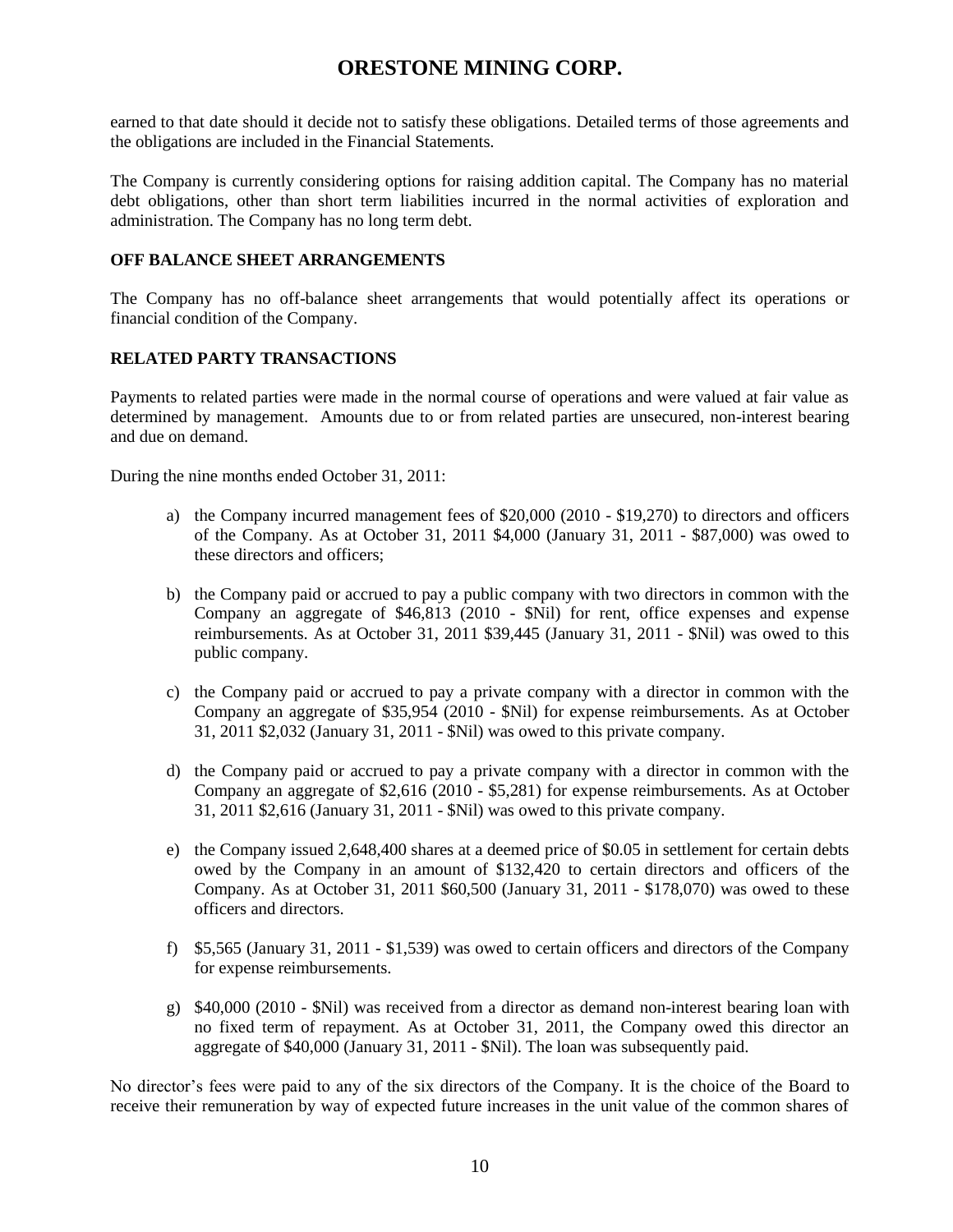the Company that they hold. During the period, the Company expanded its option plan for directors, officers and employees.

### **PROPOSED TRANSACTIONS**

The Company does not currently have any proposed transactions approved by the board of directors. All current transactions are fully disclosed in the financial statements for the period ended October 31, 2011.

### **OTHER ITEMS NOT RELATED TO ONGOING BUSINESS ACTIVITIES**

#### **Changes in the direction of business**

Since incorporation on April 30, 2007, the Company is and continues to be primarily in the exploration stage with respect to its mineral properties. On August 30, the Company completed a management reorganization and a change in management. (**See Description of Business and Overall Performance**).

### **FINANCIAL INSTRUMENTS AND RISK MANAGEMENT**

The Company's financial instruments consist of cash, receivables, mineral tax credit recoverable, loans payable, accounts payable and due to related parties. The carrying value of these financial instruments approximates their fair value and are measured based on Level 1 of the fair value hierarchy. The Company's financial instruments are exposed to certain financial risks, including currency risk, credit risk, liquidity risk and interest risk.

#### *Management of Financial Risk*

The Company's financial instruments are exposed to certain financial risks, which include credit risk, interest rate risk, liquidity risk, and market risk.

### *Credit Risk*

Credit risk is the risk that one party to a financial instrument will fail to fulfill an obligation causing the other party to incur a financial loss. The Company is exposed to credit risks arising from its cash holdings and receivables. The Company manages credit risk by placing cash with major Canadian financial institutions. Receivables are due from the Government of Canada and for reimbursements. Management believes that credit risk related to these amounts is low.

#### *Interest Rate Risk*

Interest rate risk is the risk that an investment's value will change due to a change in the level of interest rates. The Company's exposure to interest rate risk relates to its ability to maintain the current rate of interest on its short-term investment.

### *Liquidity Risk*

Liquidity risk is the risk that the Company will not have sufficient funds to meet its financial obligations when they are due. To manage liquidity risk, the Company reviews additional sources of capital to continue its operations and discharge its commitments as they become due.

### *Market Risk*

Market risk is the risk that the fair value or future cash flows of a financial instrument will fluctuate because of changes in market prices. Market risk comprises three types of risk: currency risk, interest rate risk and price risk. The Company is not subject to currency risk as the functional currency is the Canadian dollar. The Company does not use any form of derivative or hedging instruments to reduce its foreign currency risk. The Company is not affected by price risk.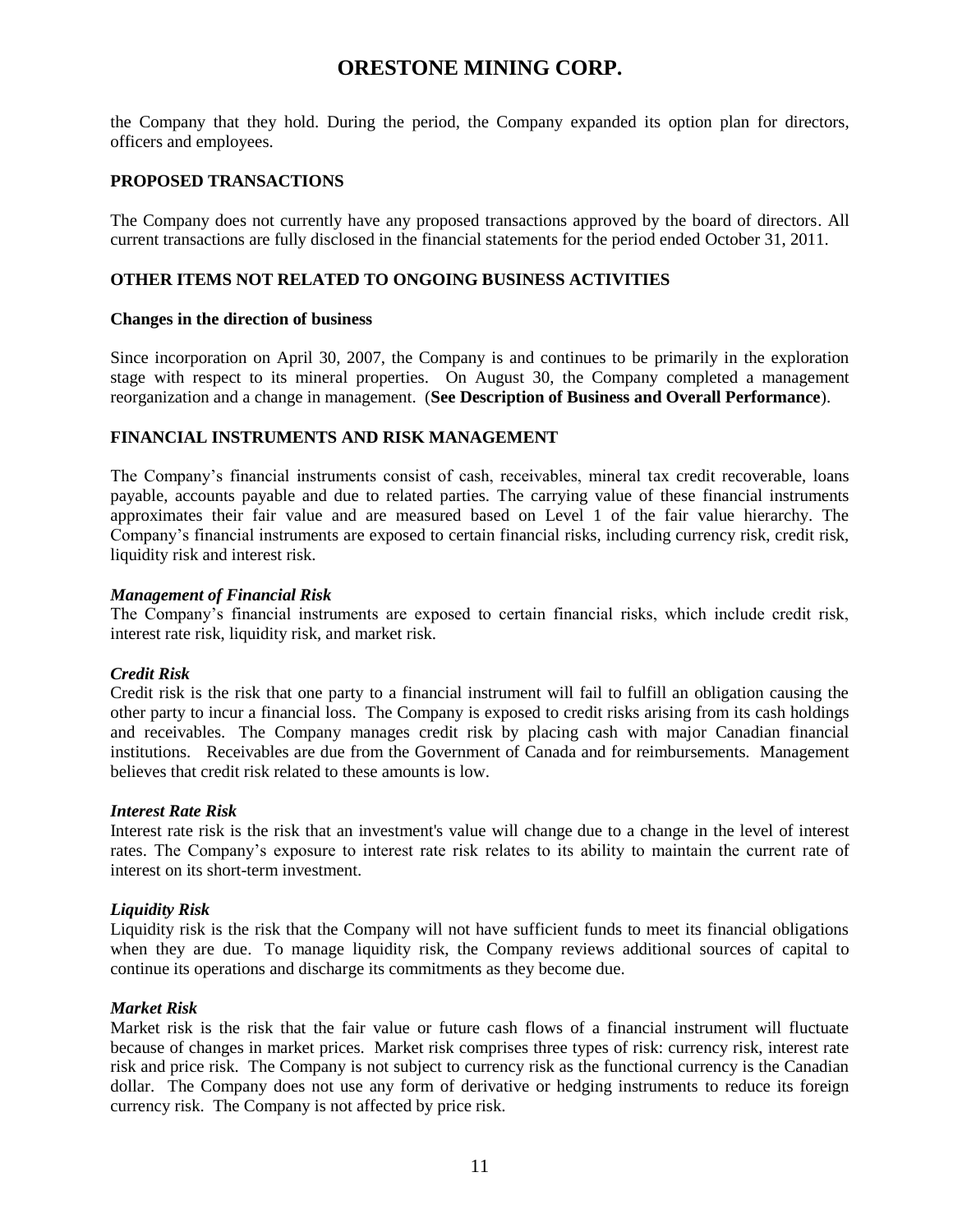### *Management of Industry Risk*

The Company is engaged primarily in the mineral exploration field and manages related industry risk issues directly. The Company is potentially at risk for environmental reclamation and fluctuations in commodity based market prices associated with resource property interests. Management is of the opinion that the Company addresses environmental risk and compliance in accordance with industry standards and specific project environmental requirements.

### **ACCOUNTING ESTIMATES AND JUDGMENTS**

The preparation of these financial statements requires management to make estimates and judgments and form assumptions that affect the reported amounts and other disclosures in these financial statements. The estimates and associated assumptions are based on historical experience and various other factors that are believed to be reasonable under the circumstances, the results of which form the basis of making the judgments about carrying values of assets and liabilities that are not readily apparent from other sources. Actual results may differ from these estimates under different assumptions and conditions.

The estimates and underlying assumptions are reviewed on an ongoing basis. Revisions to accounting estimates are recognized in the period in which the estimate is revised if the revision affects only that period or in the period of the revision and further periods if the review affects both current and future periods

Critical accounting estimates are estimates and assumptions made by management that may result in material adjustments to the carrying amount of assets and liabilities within the next financial year. Critical estimates used in the preparation of these financial statements include, among others, the recoverability of accounts receivable and deferred income tax assets, impairment of assets, measurement of share-based payments and valuation of reclamation obligations.

Critical accounting judgments are accounting policies that have been identified as being complex or involving subjective judgments or assessments. Critical accounting judgments include the expected economic lives of and the estimated future operating results and net cash flows from exploration properties and equipment.

### **CHANGES IN ACCOUNTING POLICIES INCLUDING INITIAL ADOPTION**

### *International Financial Reporting Standards* **("IFRS")**

The Canadian Accounting Standards Board ("AcSB") confirmed in February 2008 that IFRS will replace Canadian generally accepted accounting principles ("Cdn GAAP") for publicly accountable enterprises for financial periods beginning on or after January 1, 2011.

These condensed consolidated interim financial statements have been prepared in accordance with International Accounting Standard 34, Interim Financial Reporting ("IAS 34") using accounting policies consistent with International Financial Reporting Standards ("IFRS") as issued by the International Accounting Standards Board ("IASB") and interpretations of the International Financial Reporting Interpretations Committee ("IFRIC").

These are the Company's IFRS condensed consolidated interim financial statements for the nine month period ended October 31, 2011 covered by the first IFRS consolidated annual financial statements to be presented in accordance with IFRS for the year ending January 31, 2011. Previously, the Company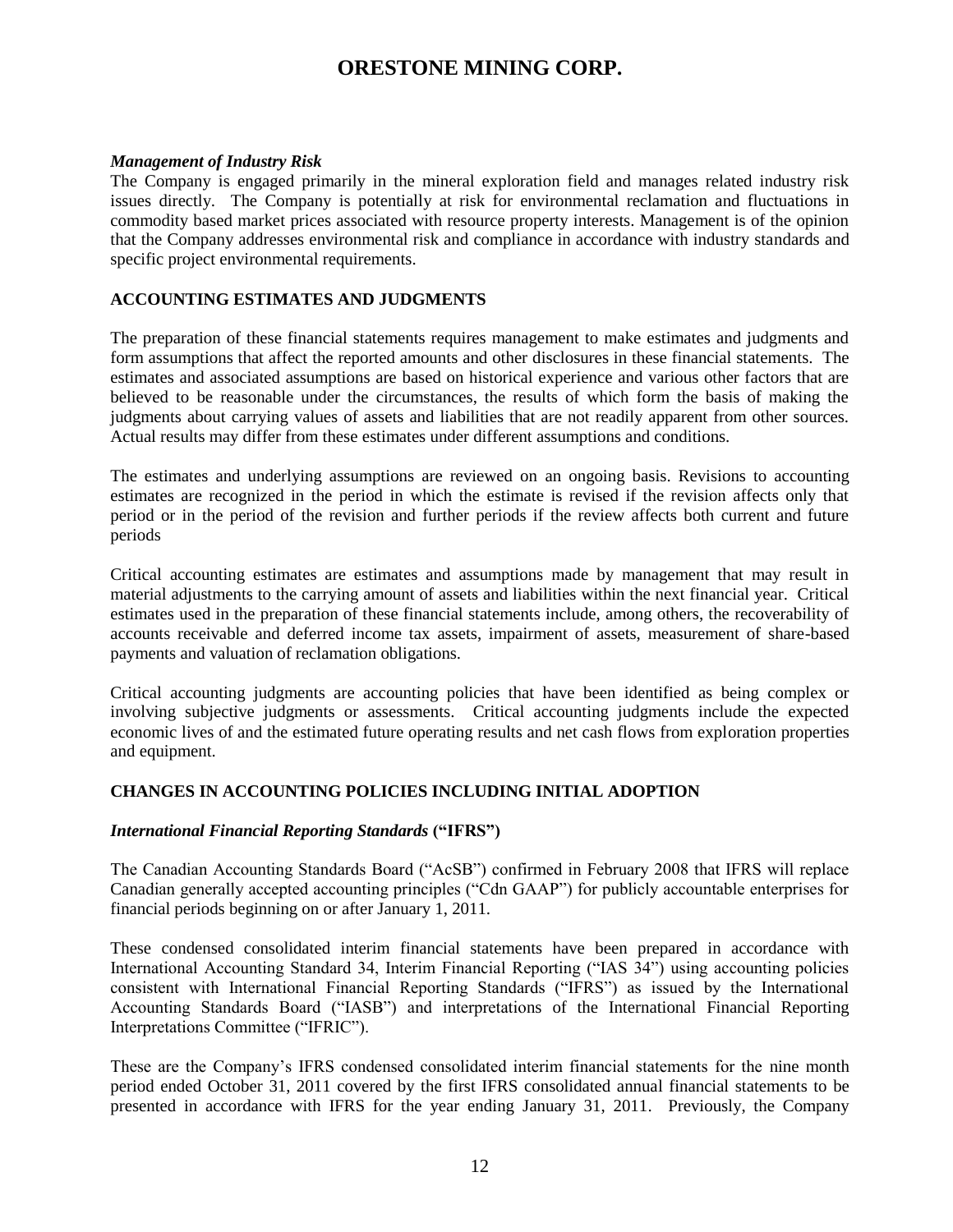prepared its consolidated annual and consolidated interim financial statements in accordance with Cdn GAAP.

The accounting policies in Note 2 of the condensed consolidated financial statements have been applied as follows:

- in preparing the condensed consolidated interim financial statements for the nine months ended October 31, 2011;
- the comparative information for the nine months ended October 31, 2010;
- the statement of financial position as at January 31, 2011; and
- the preparation of an opening IFRS statement of financial position on the Transition Date, February 1, 2010.

In preparing the opening IFRS statement of financial position, comparative information for the nine months ended October 31, 2010 and the financial statements for the year ended January 31, 2011, the Company has adjusted amounts reported previously in financial statements prepared in accordance with Cdn GAAP.

An explanation of how the transition from Cdn GAAP to IFRS has affected the Company's financial position, financial performance and cash flows is set out in the following tables in the Note 13 of financial statements.

## **Elections upon first-time adoption of IFRS**

The IFRS 1 exemptions by the elected Company in the conversion from Canadian GAAP to IFRS are as follows:

### **(i) Business combinations**

IFRS 1 indicates that a first-time adopter may elect not to apply IFRS 3 (2008) *Business Combinations* retrospectively to business combinations that occurred before the date of transition to IFRS. The Company has elected to apply IFRS 3 (2008) to only those business combinations that occurred on or after the Transition Date and such business combinations have not been restated. As a result of this election, no adjustments were required to the Company's statement of financial position as at the Transition Date.

### **(ii) Share-based payment transactions**

IFRS 1 encourages, but does not require, first-time adopters to apply IFRS 2 *Share-based Payment* to equity instruments that were granted on or before November 7, 2002, or equity instruments that were granted subsequent to November 7, 2002 and vested before the later of the date of transition to IFRS and January 1, 2005. The Company has elected not to apply IFRS 2 to awards that vested prior to the Transition Date.

## **Mandatory Exceptions under IFRS**

The IFRS 1 mandatory exception applied by the Company in the conversion from Canadian GAAP to IFRS is as follows:

## **(iii) Estimates**

In accordance with IFRS 1, an entity's estimates under IFRS at the date of transition to IFRS must be consistent with estimates made for the same date under previous GAAP unless there is objective evidence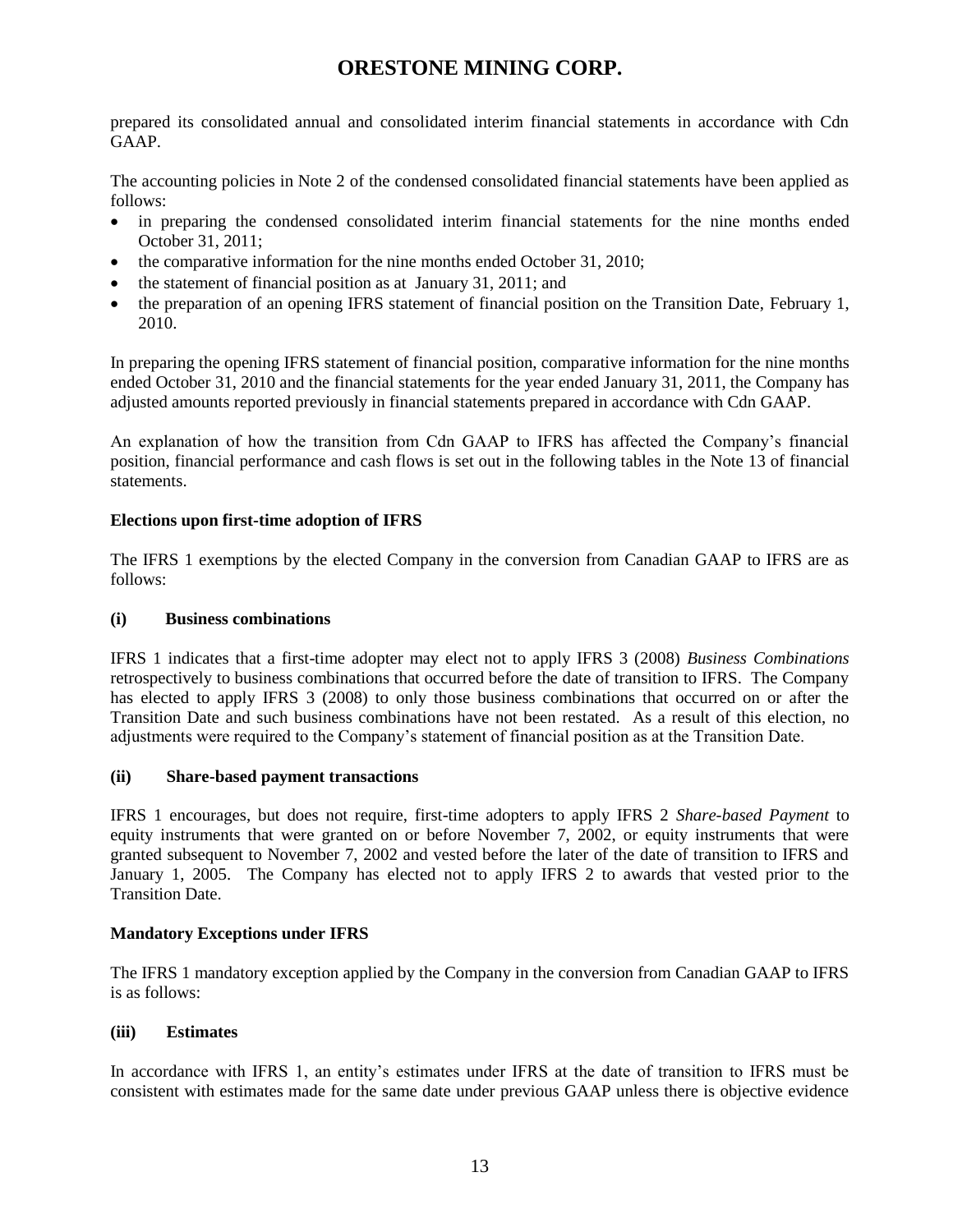that those estimates were made in error. The Company's IFRS estimates as at the Transition Date are consistent with its Canadian GAAP estimates as at that date.

### **(iv) Reclassification within Equity section**

Under Canadian GAAP, a balance within contributed surplus existed to record the issuance of warrants, agent's options and equity-settled employee benefits. Upon adoption of IFRS, the balance in this account has been reclassified to "Reserves – Warrants".

### **(v) Deferred Tax on Mineral Properties**

As of January 31, 2011, the Company recognized a deferred income tax expense of \$84,848 arising from goodwill upon completion of the RTO as the difference between the allocated fair value and the tax base of the assets acquired. IAS 12, Income Taxes does not permit the recognition of deferred taxes on such transactions. As a result, the Company has derecognized the deferred income tax expense and liability which had previously been recognized on the transaction.

### *Future Accounting Pronouncements*

### *IFRS 9 Financial instruments ("IFRS 9")*

IFRS 9 was issued by the IASB on November 12, 2009 and will replace IAS 39 Financial Instruments: Recognition and Measurement ("IAS 39"). The new standard replaces the current multiple classification and measurement models for financial assets and liabilities with a single model that has only two classification categories: amortized cost and fair value.

IFRS 9 also replaces the models for measuring equity instruments, and such instruments are either recognized at fair value through profit or loss or at fair value through other comprehensive income. Where such equity instruments are measured at fair value through other comprehensive income, dividends are recognized in profit or loss to the extent not clearly representing a return of investment, are recognized in profit or loss; however, other gains and losses (including impairments) associated with such instruments remain in accumulated comprehensive income indefinitely.

Requirements for financial liabilities were added in October 2010 and they largely carried forward existing requirements in IAS 39, Financial Instruments – Recognition and Measurement, except that fair value changes due to credit risk for liabilities designated at fair value through profit and loss would generally be recorded in other comprehensive income.

This new standard is effective for annual periods beginning on or after January 1, 2013, with early adoption permitted. The Company has not yet assessed the impact of the standard or determined whether it will adopt the standard early.

### *Recent pronouncements*

In May 2011, the IASB issued the following standards which have not yet been adopted by the Company: IFRS 10, Consolidated Financial Statements ("IFRS 10"), IFRS 11, Joint Arrangements ("IFRS 11"), IFRS 12, Disclosure of Interests in Other Entities ("IFRS 12"), IAS 27, Separate Financial Statements ("IAS 27"), IFRS 13, Fair Value Measurement ("IFRS 13") and amended IAS 28, Investments in Associates and Joint Ventures ("IAS 28"). Each of the new standards is effective for annual periods beginning on or after January 1, 2013 with early adoption permitted. The Company has not yet begun the process of assessing the impact that the new and amended standards will have on its financial statements or whether to early adopt any of the new requirements.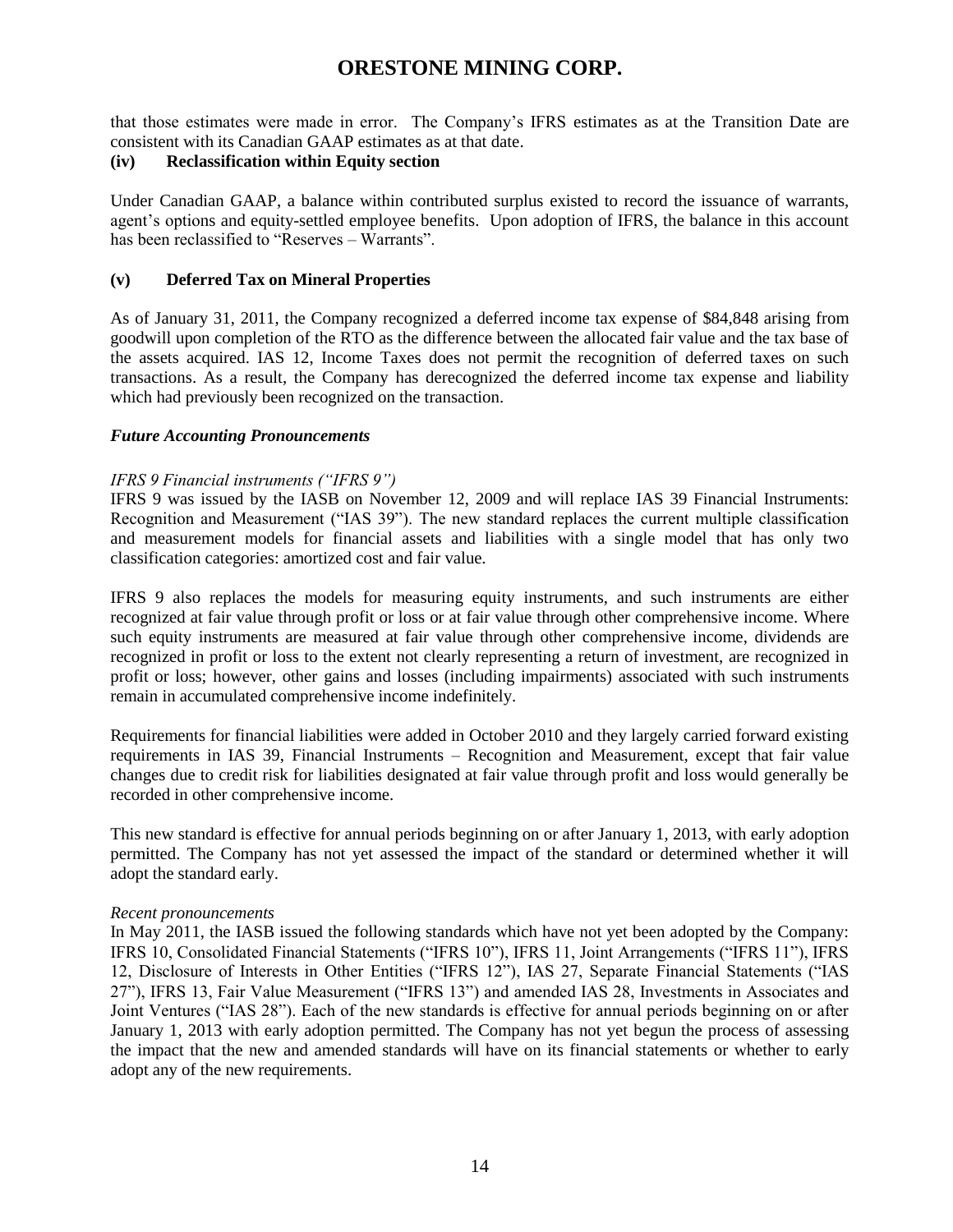The following is a brief summary of the new standards:

IFRS 10 requires an entity to consolidate an investee when it is exposed, or has rights, to variable returns from its involvement with the investee and has the ability to affect those returns through its power over the investee. Under existing IFRS, consolidation is required when an entity has the power to govern the financial and operating policies of an entity so as to obtain benefits from its activities. IFRS 10 replaces SIC-12 Consolidation—Special Purpose Entities and parts of IAS 27 Consolidated and Separate Financial Statements.

IFRS 11 requires a venturer to classify its interest in a joint arrangement as a joint venture or joint operation. Joint ventures will be accounted for using the equity method of accounting whereas for a joint operation the venture will recognize its share of the assets, liabilities, revenue and expenses of the joint operation. Under existing IFRS, entities have the choice to proportionately consolidate or equity account for interests in joint ventures. IFRS 11 supersedes IAS 31, Interests in Joint Ventures, and SIC-13, Jointly Controlled Entities—Non-monetary Contributions by Venturers.

IFRS 12 establishes disclosure requirements for interests in other entities, such as joint arrangements, associates, special purpose vehicles and off balance sheet vehicles. The standard carries forward existing disclosures and also introduces significant additional disclosure requirements that address the nature of, and risks associated with, an entity's interests in other entities.

IFRS 13 is a comprehensive standard for fair value measurement and disclosure requirements for use across all IFRSs. The new standard clarifies that fair value is the price that would be received to sell an asset, or paid to transfer a liability in an orderly transaction between market participants, at the measurement date. It also establishes disclosures about fair value measurement. Under existing IFRS, guidance on measuring and disclosing fair value is dispersed among the specific standards requiring fair value measurements and in many cases does not reflect a clear measurement basis or consistent disclosures.

In addition, there have been amendments to existing standards, including IAS 27 and IAS 28. IAS 27 addresses accounting for subsidiaries, jointly controlled entities and associates in non-consolidated financial statements. IAS 28 has been amended to include joint ventures in its scope and to address the changes in IFRS  $10 - 13$ .

### **OTHER MD&A DISCLOSURE REQUIREMENTS**

#### Information available on SEDAR:

As specified by National Instrument 51-102, Orestone advises readers of this MD&A that important additional information about the Company is available on the SEDAR website (www.sedar.com).

#### Disclosure by venture issuer without significant revenue

An analysis of the material components of the Company's general and administrative expenses is disclosed in the financial statements to which this MD&A relates. An analysis of the material components of the mineral property and deferred exploration costs of the Company's mineral properties for its first two completed financial years is disclosed in Note 4 to the financial statements to which this MD&A relates.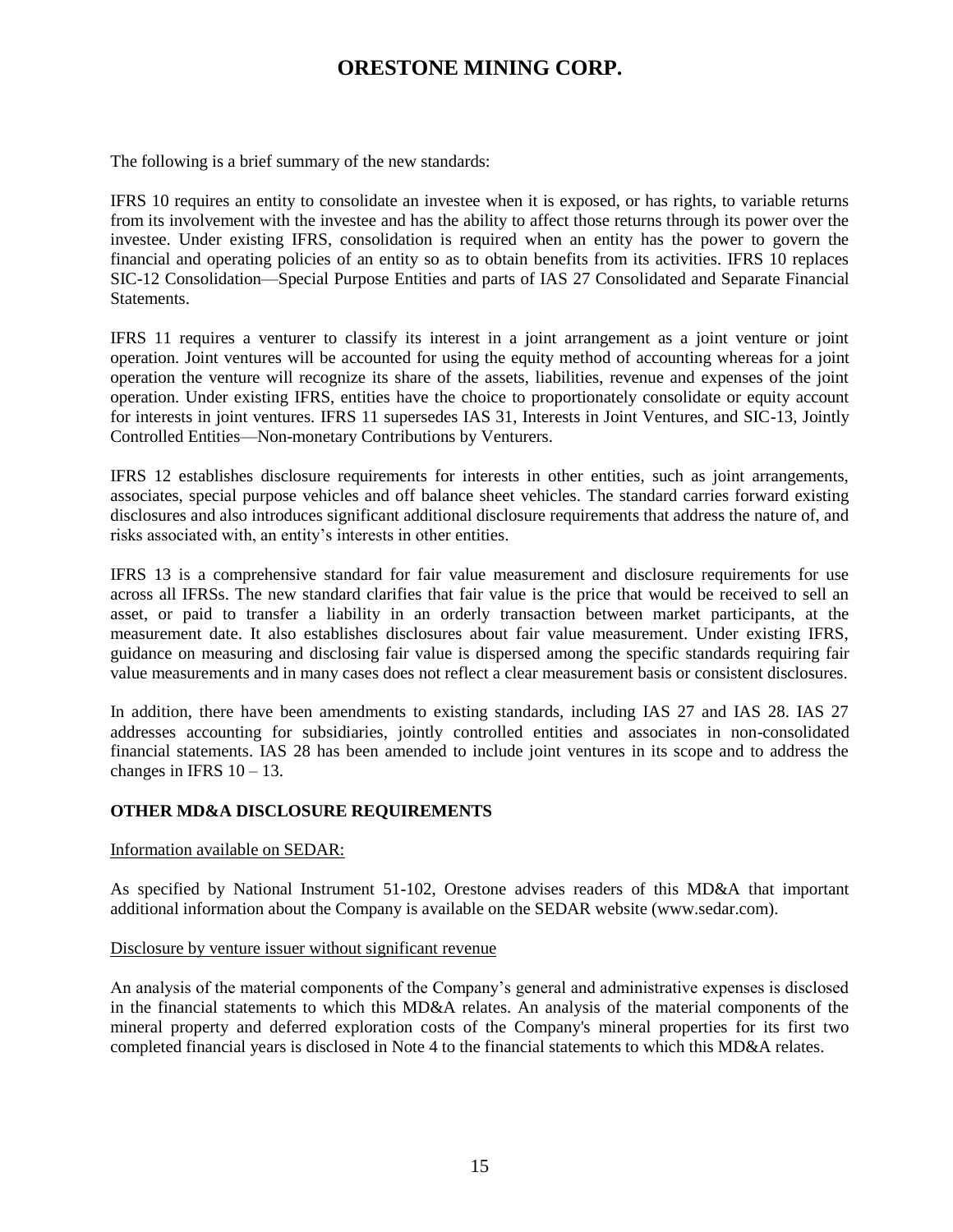### **OUTSTANDING SHARE DATA**

### Common Shares

Authorized: unlimited number of common shares without par value

|               | <b>Issued and Outstanding</b> |                          |  |
|---------------|-------------------------------|--------------------------|--|
|               | <b>October 31, 2011</b>       | <b>December 20, 2011</b> |  |
| Common shares | 58,224,313                    | 65,589,313               |  |

On July 11, 2011 the Company completed a private placement of 4,900,000 units at a price of \$0.05 per unit for proceeds of \$245,000. Each unit consisted of one common share and one common share purchase warrant exercisable into one common share at a price of \$0.10 until July 11, 2013. The securities issued on this private placement are subject to a hold period that expires on November 12, 2011. The private placement has received the final approval of the TSX Venture Exchange.

On August 30, 2011, the Company issued 5,244,400 common shares at a deemed issue price of \$0.05 in settlement for certain debts owed to the Company for an aggregate amount of \$262,220. The shares were recorded at market value that resulted in a loss on debt settlement of \$104,888 (2010 - \$Nil).

On November 29 and December 2, 2011, the Company completed a first and a second final tranche of a non-brokered private placement for aggregate proceeds of \$736,500. The offering consisted of 7,365,000 units at a price of \$0.10 per unit. Each unit consists of one common share of the Company and one-half common share purchase warrant. Each whole warrant is exercisable into one common share of the Company at a price of \$0.20. Of these warrants 3,057,500 are exercisable until November 29, 2012 and 625,000 until December 2, 2012. In connection with the non-brokered private placement, the Company paid finders' fees of \$29,505. The securities issued on this private placement are subject to a hold period that expires on March 29, 2012 and April 3, 2012. The private placement is subject to the final approval of the TSX Venture Exchange.

On September 9, 2011, 2,480,000 incentive stock options at an exercise price of \$0.105 were granted to officers, employees and consultants of the Company. Of these options, 555,000 options are exercisable until September 8, 2013 and the remaining 1,925,000 are exercisable until September 8, 2016.

On September 28, 2011, 200,000 incentive stock options at an exercise price of \$0.10 were granted to a consultant of the Company. These options are exercisable until September 28, 2012.

As of January 31, 2011, 975,000 common shares are held in escrow, which were released as of April 30, 2011.

### Options

The following options were outstanding as at December 20, 2011: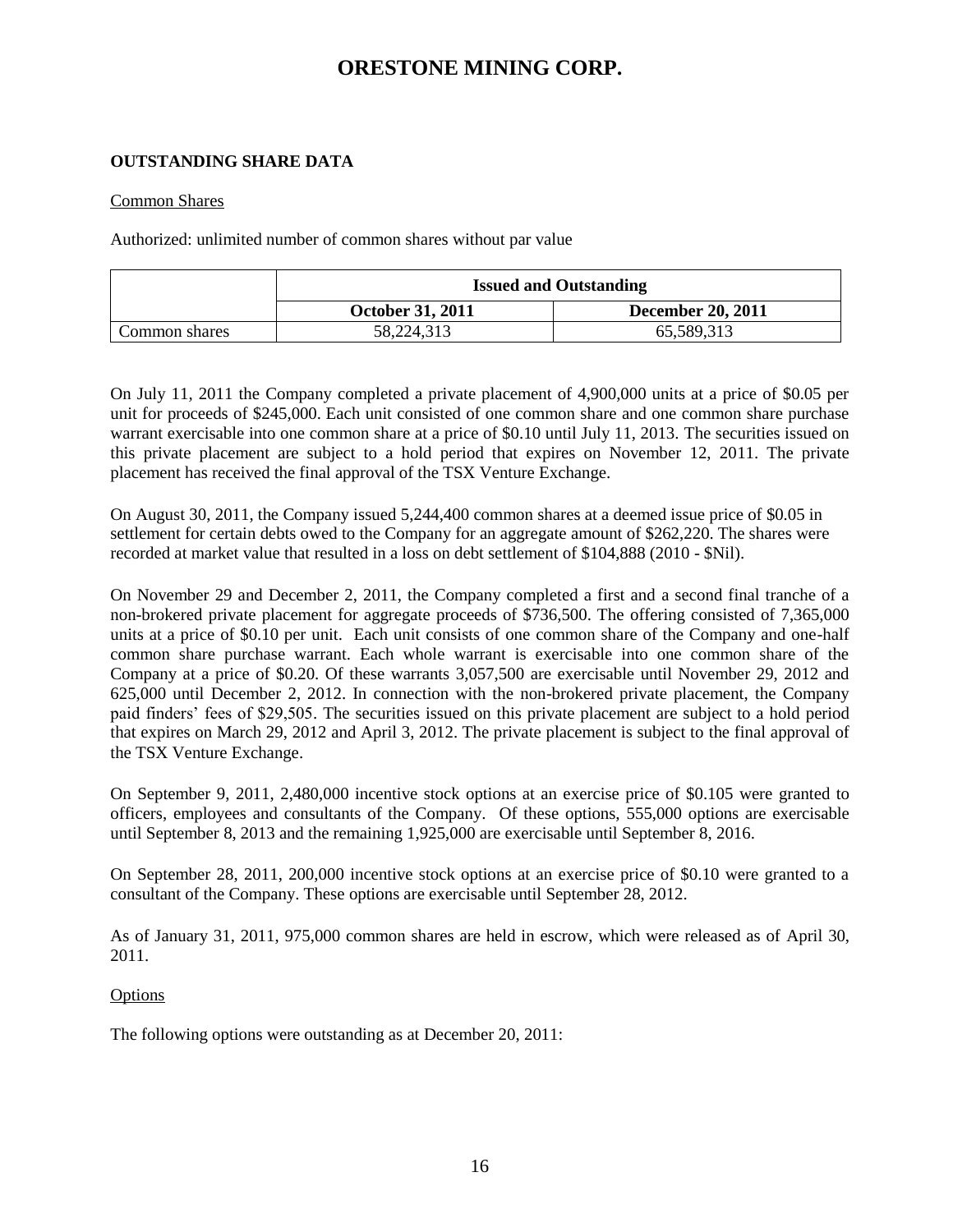| Number of Options | <b>Exercise Price</b> | <b>Expiry Date</b> |
|-------------------|-----------------------|--------------------|
| 750,000           | \$0.200               | March 7, 2013      |
| 555,000           | \$0.105               | September 8, 2013  |
| 300,000           | \$0.150               | January 12, 2015   |
| 1,925,000         | \$0.105               | September 8, 2016  |
| 200,000           | \$0.100               | September 28, 2016 |
| 3,730,000         |                       |                    |

### Warrants

The following warrants were outstanding as at December 20, 2011:

| Number of Warrants | <b>Exercise Price</b> | <b>Expiry Date</b> |  |  |
|--------------------|-----------------------|--------------------|--|--|
| 200,000            | \$0.15                | $03$ -Jun-12       |  |  |
| 4,900,000          | \$0.10                | $11 -$ Jul - $13$  |  |  |
| 3,057,500          | \$0.20                | $29-Nov-12$        |  |  |
| 625,000            | \$0.20                | $02$ -Dec-12       |  |  |
| 8,782,500          |                       |                    |  |  |

#### **Going concern issue**

The Company is in the exploration stage and has no revenue or income from operations. The Company has limited capital resources and has to rely upon the sale of equity and/or debt securities for cash required for exploration and development purposes, for acquisitions and to fund the administration of the Company. Since the Company does not expect to generate any revenues from operations in the near future, it must continue to rely upon the sales of its equity or debt securities or joint venture agreements to raise capital. It follows that there can be no assurance that financing, whether debt or equity, will be available to the Company in the amount required by the Company at any particular time or for any period and that such financing can be obtained on terms satisfactory to the Company.

The Company's financial statements have been prepared on a going concern basis which assumes that the Company will be able to realize its assets and discharge its liabilities in the normal course of business for the foreseeable future. The continuing operations of the Company are dependent upon its ability to obtain the necessary financing to meet its ongoing commitments and further its mineral exploration programs.

The Company may encounter difficulty sourcing future financing in light of the recent economic downturn. The current financial equity market conditions and the inhospitable funding environment make it difficult to raise capital through the private placements of shares. The junior resource industry has been severely affected by the world economic situation as it is considered speculative and high-risk in nature, making it even more difficult to fund. While the Company is using its best efforts to achieve its business plans by examining various financing alternatives, there is no assurance that the Company will be successful with any financing ventures.

### **Evaluation of Disclosure Controls and Procedures**

Disclosure controls and procedures are designed to provide reasonable assurance that all relevant information is gathered and reported to senior management, including the Company's Chief Executive